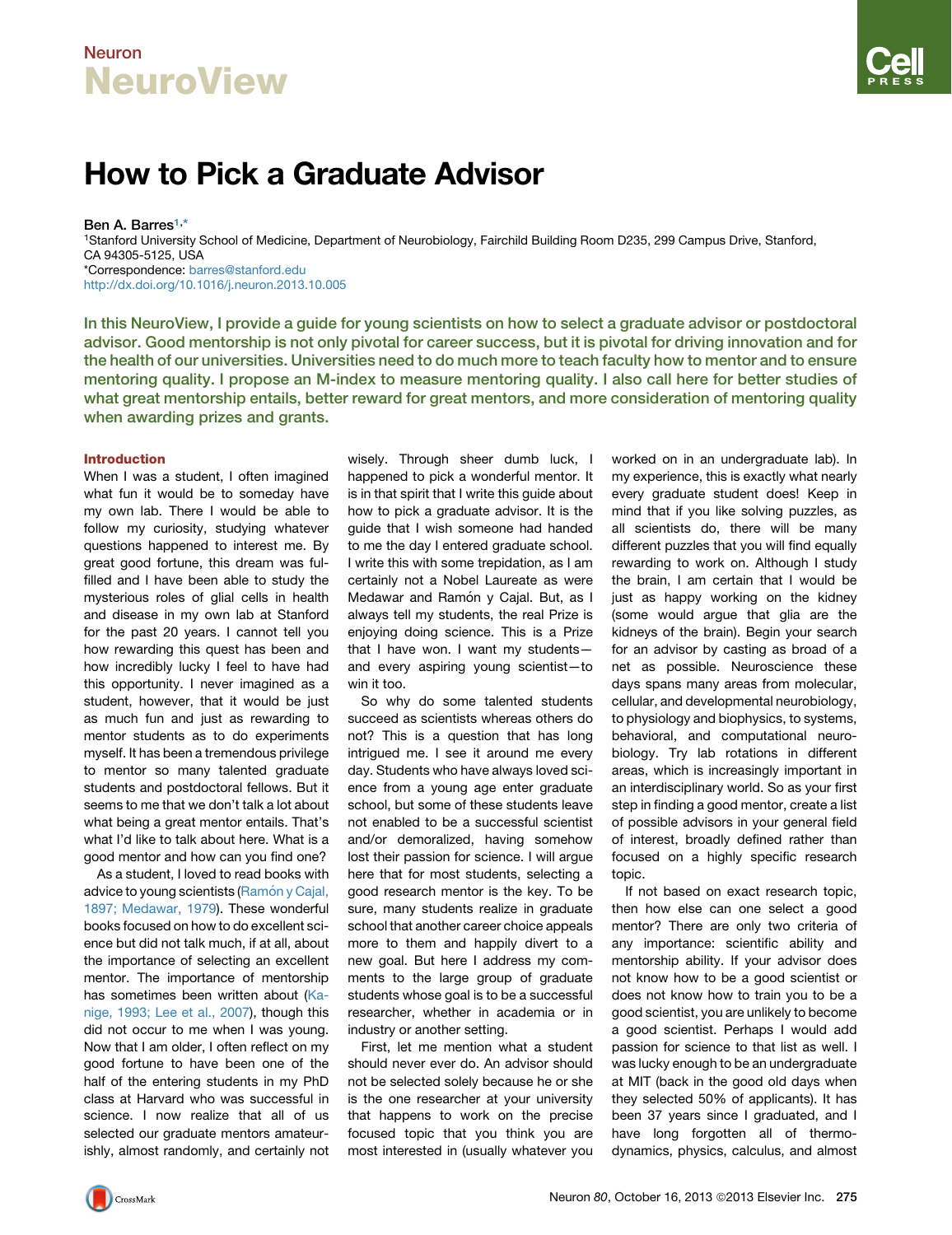everything else they taught me. What remains are memories of the incredible passion for science that nearly all of my professors exuded, including that of Professor Hans Lukas-Teuber, whose powerful course diverted me from my interests in chemistry and computer science to neurobiology and medicine.

## Pick an Advisor Who Is a Good **Scientist**

First, how can you identify advisors who are good scientists? Okay, here is where I am going to start to get into some touchy opinions, and no doubt this is why practical advice articles are rare to come by. But let me proceed with honesty into a field of land mines. First and very importantly, never assume just because a faculty member has a job at a good university that he or she is therefore a good scientist. For one thing, many faculty members that appeal most to young graduate students are assistant professors. That is, they do not have tenure yet and only some of them will make it to tenure. As I will discuss later, however, young faculty are often superb choices for graduate mentors. Second, many faculty are not tenure track. This does not mean that they are not good scientists, but it does add to the risk. Third, some faculty who are not good scientists make it to tenure any way. Tenure is by no means a perfect process, and there are good scientists who are not tenured and vice versa. Fortunately, every single university has many great scientists who are also great mentors. Your job is to pick one of them.

So how can you, a mere first year graduate student, possibly decide which advisors are good scientists? After all, the whole point of earning a PhD is to learn the difference between good and bad science and you haven't learned how to do that yet! Fortunately, there are some simple things that a first year graduate student can and should do. The hallmark of a good scientist is generally that he or she asks important questions and makes mechanistic or conceptual steps forward in answering them. Because most students are not yet prepared at the start of their PhD study to evaluate the quality of a scientist's research, a simple thing that a student can do is a PubMed search and make sure that their potential advisor is publishing research

papers in good to top journals. Even though you are just beginning your training, you should read some of these papers to see if they are well written, rigorous, and interesting to you. Care should be taken to distinguish research papers from reviews, which although important are not signs by themselves of research accomplishment. Although quality of the research papers is paramount, number is also important, keeping in mind that large labs should obviously be publishing more papers per year than a small lab, so some normalization for that factor is important. If your prospective advisor has not published a good research paper in over 5 years, this is a serious warning sign (what is the chance you will just happen to be the one student in that lab to publish?).

Another measure of the overall productivity and impact of a scientist's work as a whole is known as the H-index, which is a single number that rates a scientist's most cited papers and the number of citations that they have received ([http://en.](http://en.wikipedia.org/wiki/H-index) [wikipedia.org/wiki/H-index\)](http://en.wikipedia.org/wiki/H-index). Any scientist's H-index can be found at the Web of Science [\(http://thomsonreuters.com/](http://thomsonreuters.com/web-of-science) [web-of-science](http://thomsonreuters.com/web-of-science)). Keep in mind that older scientists will have higher H-indexes than younger scientists. Second, a student can learn much about a potential advisor's research productivity and accomplishments by simply reading the advisor's curriculum vitae. You should not be shy to ask for a prospective advisor's CV. This does not reflect poorly on you but rather shows unusual maturity and that you are being careful about how you select your thesis advisor. In some cases, the candidate advisor may be a Nobel Laureate, National Academy member, HHMI investigator, or have won some other distinguished scientific award or prize, such as an NIH Pioneer Award, which is generally an excellent sign that they are a good scientist. Most good scientists, however, lack these awards and this should not be considered a negative factor. Indeed, working with a young faculty member who is skilled in the latest techniques, still has a small lab, and therefore much time to mentor you, can often be an excellent choice.

Another objective measure of the quality of science a lab is doing is whether they have established National Institutes

# Neuron **NeuroView**

of Health (NIH) (or other) grant support. If this information is not listed on his or her CV, it can easily be checked by going to the NIH grant database [\(http://www.](http://www.report.nih.gov) [report.nih.gov](http://www.report.nih.gov)). Unless your prospective advisor is in his first several years of starting his or her own lab, lack of NIH support in the form of one or more R01 grants would be a sign that he or she has not been sufficiently productive to merit further support. That said, without doubt obtaining grant funding is highly competitive these days, and this means that many good scientists may sometimes fail to obtain or renew a highly deserving grant application. Nonetheless, it is important for your training that you select an advisor who has sufficient funds to support your graduate research.

When in doubt, a very important source of helpful information is to ask senior faculty, such as your graduate program advisor or your undergraduate thesis advisor, for their candid thoughts about particular faculty members of interest. A student would do well to listen carefully to the responses, as a senior faculty member is unlikely to torch another faculty member (after all, they have to work with them for the rest of their careers) but might make gentle comments meant to steer you away from one candidate in favor of others.

Doing all this research to select a good advisor may seem over the top, but as selecting a good advisor is one of the most important factors in determining whether you will be successful in your career, I think it goes without saying that you should carefully research what lab you will train in at least as thoroughly as you research what cell phone or car to buy (or in my case what espresso machine).

## Pick an Advisor Who Is Also a Good Mentor

Selecting an advisor based on scientific abilities alone is not sufficient. Having narrowed your list of potential advisors to those that are good scientists, next you must determine which are also good mentors. One of the most important tasks of an advisor is to help his or her student to formulate a good and tractable question and then to gently guide a student to formulate good experiments to address this question while encouraging the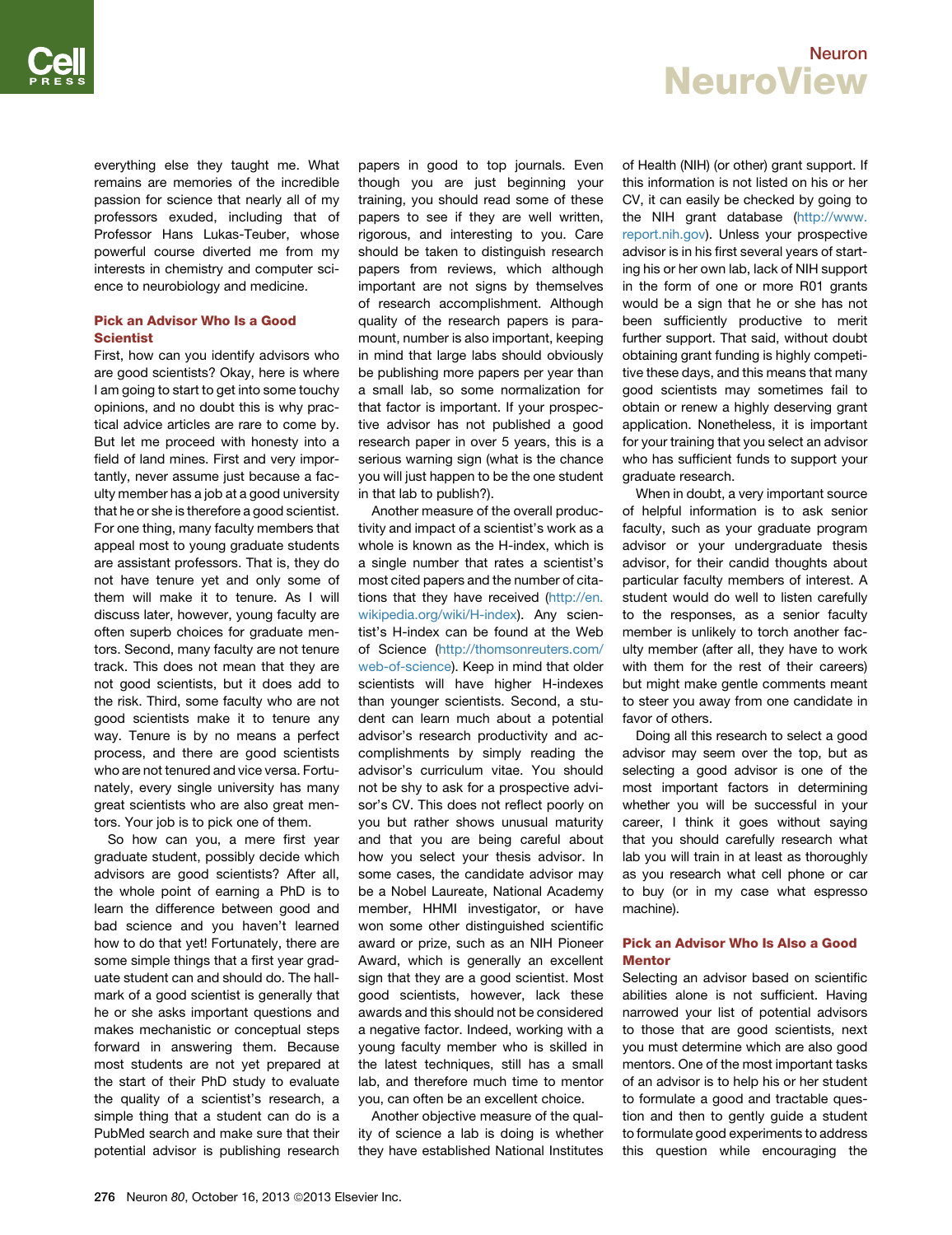student to be increasingly independent over time. A good mentor does not put his student on a scientifically trivial question. If a student does not address an important question and take it a step forward during their thesis or fellowship years, they will not have the confidence that they can do this in their own lab, and likely they never will.

Good mentors spend enormous amounts of time with each of their students discussing science, how to design good experiments and interpret and analyze data, how to write research papers and grants, how to review papers for journals, practicing talks, and providing career guidance. They also allow and encourage their trainees to take time away from their research to do other activities that will enhance their training such as TAing graduate courses, attending conferences, and taking special summer courses. Sometimes trainees will need some time away from lab for parental leave. A good mentor will be supportive of this for male as well as female trainees; a few months away are irrelevant in the lifetime of a typical multiyear project.

So how can a student tell whether a prospective advisor is a good mentor? First, talk with some of his or her current and previous trainees. Ask them whether this faculty member is a good mentor in terms of spending sufficient time with each student. Ask these trainees whether they enjoyed being in that lab, and especially whether there is a team spirit in the lab, with everyone helping each other rather than being pitted against each other. Are lab meetings group discussions in which everyone contributes their thoughts and ideas, or is it primarily a time where the faculty member dictates to presenters what they should do next? (Helpful suggestions are one thing; micromanagement is another.) Second, determine what percentage of trainees in the lab are postdocs versus graduate and undergraduate students. A lab that is nearly all postdoctoral fellows may suggest that the lab head does not enjoy, or wishes to minimize, time spent mentoring. Good mentoring takes much time and devotion. Therefore, graduate students should be very cautious about selecting unusually large labs. Your lab rotation will give you an additional chance to assess all these questions.

Lastly, and most importantly, it is critical that you determine the faculty member's track record of mentoring success. One way to begin to address this question is to obtain a copy of his or her ''trainees list'' (this will of course not be helpful in vetting junior faculty who do not yet have a long track record of training). This trainees list, which is required to be submitted for each faculty participating in an NIH training grant, is a simple list of all of the graduate students and postdoctoral fellows a faculty member has ever had and what job they are doing today. Asking potential advisors for their trainees list might be a tad awkward, so graduate program offices should keep up-to-date copies of these lists on file for their students, and I believe that the information contained in these trainees lists is so important that the NIH should post this information electronically in a publically accessible database. It is not uncommon when looking at trainees lists for all of the faculty in the same department or program to find widely varying "success" rates, with some mentors having 70% of their students attain academic positions and others sometimes only 10% or even fewer. Not every student ends up having their own lab, whether because of choice or ability, and so even the very best advisors rarely have more than 50% of their graduates going on to have their own labs. But if only a very small percentage of trainees go on to have their own labs (whether in academia, industry, or government), this is a warning sign that little successful mentoring is happening. Some scientists are simply better mentors than others (just as some models of cars and espresso machines are better than others). Some don't enjoy mentoring, some don't want to be bothered, and some plain don't know how. The output of a truly great lab is not measured only in Nobel prizes and research articles but just as importantly in how many successful scientists it trains. I certainly do not mean to discount in any way the value and importance of training young scientists to go into other excellent science careers including teaching, science writing, scientific journals, consulting, etc. In any case, quality mentoring will of course greatly enable your performance in all of these alternative careers as well.

I have previously written about the challenges that talented women still all too often face in their careers [\(Barres, 2006\)](#page-4-0). Sometimes, female graduate students preferentially seek out female graduate advisors in order to obtain a role model for how to balance career and family. While this is understandable, increasingly male faculty also serve as important role models for work-life balance. I would strongly suggest to women students that as they evaluate potential graduate advisors, male or female, they examine to what extent prospective mentors have a good track record of having trained successful women scientists.

As you gauge the mentoring environment of a prospective lab, make sure to ask whether the students are generally happy. If not, this is a warning sign. I strongly believe that when a talented student is in the right lab, with a good mentor, that going to lab every day should feel almost like being in summer camp. Someone once told me with great sincerity that he felt that you had not done a real PhD until you hated your advisor and he or she hated you. This is a tragic way of thinking! I have heard of many cases in which a student has been told that they are not working long enough hours in a lab and that the advisor expects the student to work 60+ hours per week. In 20 years, I have never said or implied such a thing to any student. I feel that the advisor's job is to provide a fun and exciting environment, to set a good example, and the rest must come from the heart of a student. Henry Ford once said, ''Hire good people, and then get the hell out of their way.'' What great advice! If all is well, doing science will feel like play, and students will freely choose to work long hours because it is fun and exciting (that does not mean there will be frustrating times when your experiments are not working, of course). Moreover, if trained well, there should be no problem being successful in science while leading a happy and balanced life (okay, I am not a great example of this—but most of my previous students have accomplished a balanced life in their own labs despite my poor example. And I am living the life I love, just as I hope for my students.)

Here are some signs that a prospective advisor is thinking more about his own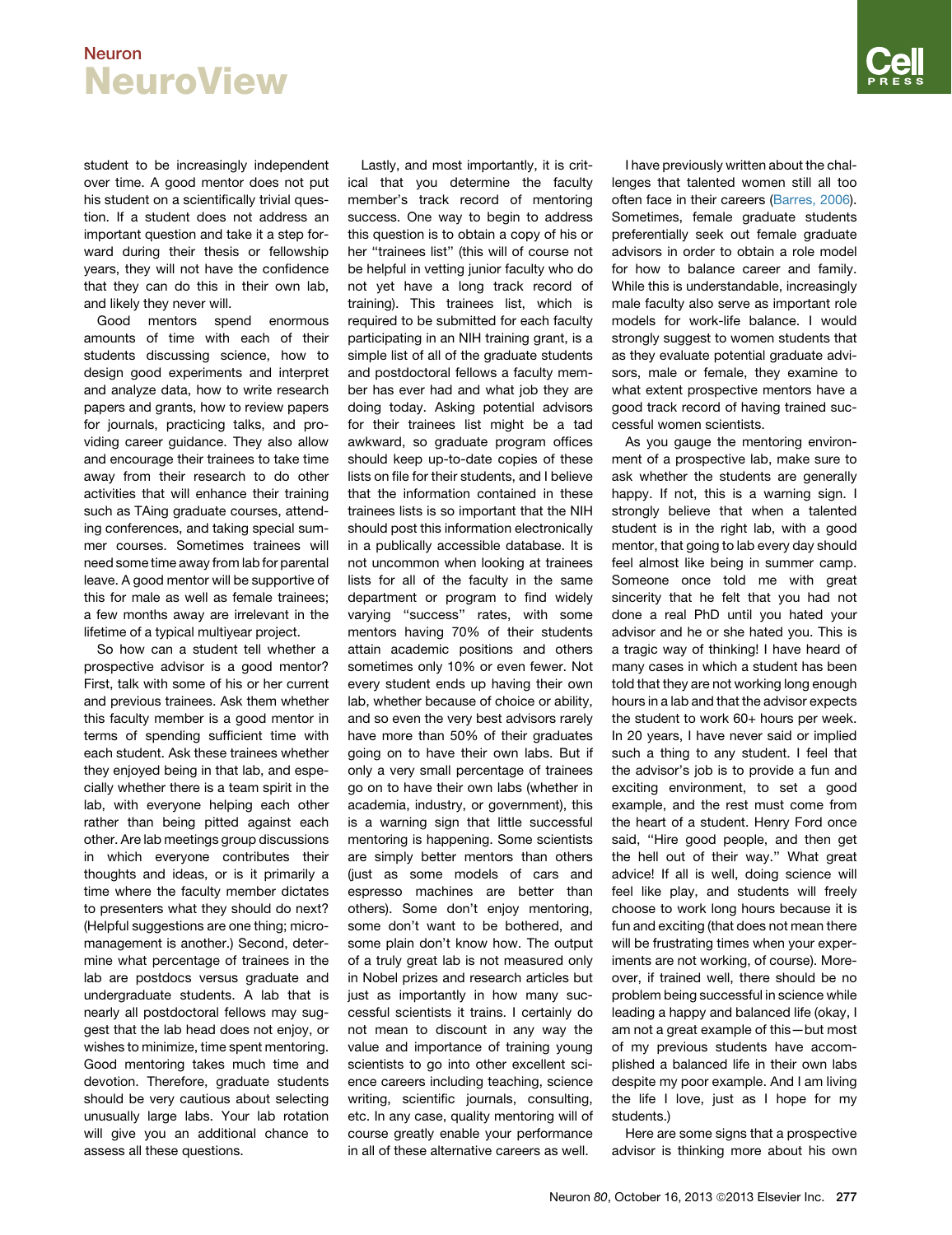career and less about your career: he (or she) never mentions his students' names when he presents their work in a talk or only mentions them in a long list in small print at the end of the talk, he does not practice the students' talks with them, he puts two students in the lab on the same project so that they must compete with each other, he tells you what experiments you must do, he insists on writing the research papers rather than allowing the student to write it and then editing it with the student, he allows the students' papers to sit on his desk (sometimes for years, sometimes never even submitting them), and he refuses to allow students to take their projects or reagents with them (or fails to make sure they have lots of good starting points for projects in their own labs). Although most faculty do not behave this way, I have seen these things happen to many students over the years. Most students who fall victim to these kinds of harmful, selfish practices do not survive in science as a result. This is among the reasons why I believe it is vital that measures be taken to better identify great mentors and to reward scientists as much for mentoring ability as for scientific accomplishments.

If the day arrives when you are in graduate school when you wake up and do not wish to jump out of bed and head off to lab, it is time to consider whether it is time to switch to another lab. I have encountered many students who realized midway during their PhD that they were not happy in their lab, only to decide to stick it out rather than discuss the situation with their advisors and try to resolve the problem. My advice is to have a heart-to-heart chat with your advisor, giving him or her a chance to help you resolve the issue. If your advisor is not sympathetic, then it is time for you to switch to another lab. If you cannot find a lab that you are happy in, then it is possible that science is not the right career for you. But all too often, the problem is simply poor mentoring or a mismatched lab for whatever reason. I have seen all too many students feel that they must please their advisors and complete their projects. But always remember that your PhD training is about YOU and your success. Most productivity occurs in the last 1 or 2 years of a PhD thesis and usually switching to a new lab, even after a

few years in the wrong lab, does not delay a student's graduation. Just think of your time in the first lab as a long rotation that beneficially added to your training.

Once you have selected a great lab, it is time to get to work. How to be successful in that lab is the subject of another essay. But I would advise you to remember a few things. First, do pick an important question but don't pick the same topic that everyone else is working on. It will be more fun and less competitive to go your own way. For every trendy topic now, there are 100 other topics just as important and hardly studied yet. Second, there is no need to write more than one paper; just make it a good one. It probably will take you about 6 years (counting course work). If you can work on an important question as a PhD student (or postdoc) and take it a step forward, you will have the confidence and enthusiasm to do this for the rest of your life. And students, please, do not skip your postdoctoral fellowship no matter how successful your PhD thesis work has been. It seems to be all the rage these days to shorten training time. NIH is even providing special fellowships for those who want to move directly to independent positions after their PhD training. But I have noticed that people who skip their postdoc may do okay in their own labs, but they generally fail to broaden as scientists or to achieve the versatility and fearlessness to enter new fields that they might otherwise have achieved. That is a large price to pay for skipping what could otherwise be a marvelously fun and rewarding final period of training.

## Some Challenges of Mentorship and the Path Forward

Anyone who has had a lab knows that by having great trainees with diverse backgrounds and perspectives immersed in an environment of genuine respect for their thoughts, creative new ideas are constantly bubbling forth in lab discussions—ideas that the lab head would never have had by himself or herself. I have heard scientists talk about the pleasure of scientific discovery—that moment when you know something amazing that no one else in the world knows. But there is no moment more mind blowing to me than when one of my students makes the leap to thinking like a real scientist.

Mentorship is a tremendous responsibility. Great mentorship does not end when a student leaves the lab. For instance, a good mentor must make sure the student selects a good next lab or job (and not compete with him on the same set of experiments), allow him to take his project, reagents, and mice with him, write strong letters of recommendation for fellowship applications and jobs, suggest his previous students as speakers for meetings and authoring review articles, and he should actively credit his student fairly for his accomplishments when giving seminars and bring his student's name to the attention of appropriate job searches. A great mentor is very generous and gives till it hurts.

I am concerned that as competition for funding increases in science, some good mentoring practices will increasingly be put into jeopardy. In the rush to make sure that they are successful in renewing their grant funding, lab heads may commit the cardinal sin of becoming micromanagers, dictating to their students exactly what experiments to do. Young scientists who are not allowed to be independent as students and fellows are generally not able to successfully achieve this in their own labs. Often these days, talented young scientists observe the stress that their highly accomplished PhD advisors experience after a failed grant application and become concerned, quite reasonably, that they will not be able to successfully compete for grants when they have their own labs. It is fortunate that NIH has put measures into place to make sure that a fair percentage of young scientists get funded.

It's a tremendous art to keep a lab highly productive while at the same time optimally nurturing one's trainees. How can we better recognize who the great mentors actually are? The H-index is an established tool for quickly evaluating a scientist's impact. To be sure, it is not perfect, but it is simple and widely felt to be pretty good. I propose that we consider developing an M-index to provide a similar measure of mentoring ability. The M-index would simply consist of an average of the H-indexes of a given scientist's mentees, that is of their average scientific productivity and impact. Because both H- and M-indexes become more meaningful later in a career,